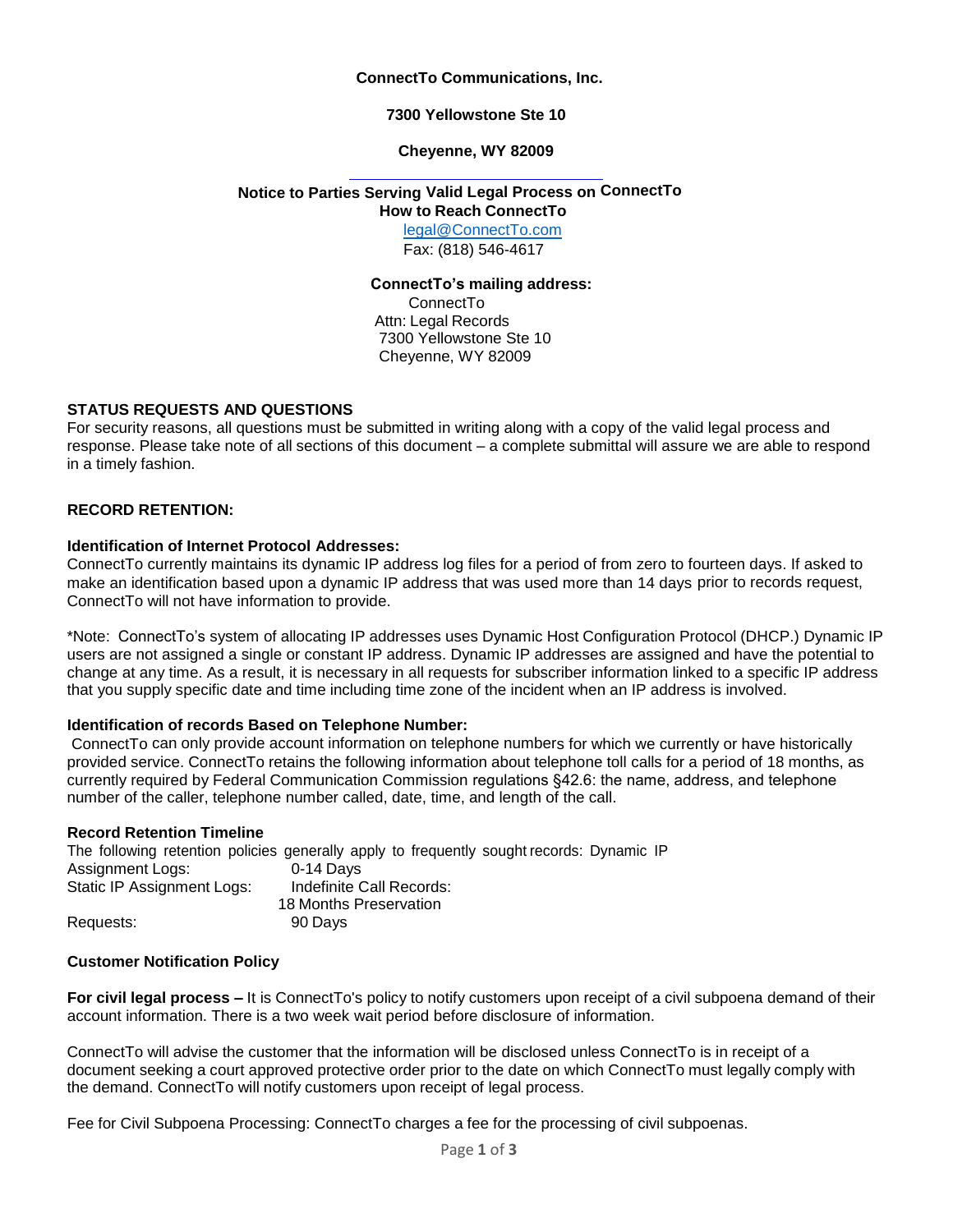**For criminal legal process –** ConnectTo will notify customers upon receipt of criminal legal process seeking information about their accounts unless prohibited by law.

If and when ConnectTo receives any indefinite sealed legal process precluding notifying a ConnectTo customer, including a national security letter gag, ConnectTo will and does invoke statutory procedures to have a judge review.

Please note: If due to emergency threat to life, or legal process prohibits notification, ConnectTo will notify customer after emergency has ended, or once suppression order expires.

#### **User Content:**

ConnectTo will not provide user content without a U.S. search warrant.

#### **Required Information to be submitted:**

- ☐ Subpoena, Court Order or Warrant and,
- ☐ Subscriber IP and/or,
- ☐ Email Address and/or,
- ☐ Telephone Number and,
- ☐ Date/Time & Time Zone
- ☐ What responsive information is required

# **COST REIMBURSEMENT** (Authorized under 18 U.S.C. § 2706)

ConnectTo reserves the right to require payment in advance, to withhold delivery of information until payments received and to seek enforcement of charges. Non-binding estimates can be provided to the requesting parties. However, entities that fail to pay charges must serve process by the registered agent within the appropriate state and requests for expedited response will not be granted.

# **Cost Reimbursement Fees:** (Authorized under 18 U.S.C. § 2706)

# **ConnectTo will provide an estimate upon request. Please fax all required documentation and state on fax cover sheet, "Estimate Request".**

#### **Civil Subpoenas:**

• \$25.00 per customer or IP notification and processing fee and \$125.00 hourly fee. One hour minimum per customer or IP.

#### **Criminal Subpoenas:**

• \$125.00 hourly fee. One hour minimum per response.